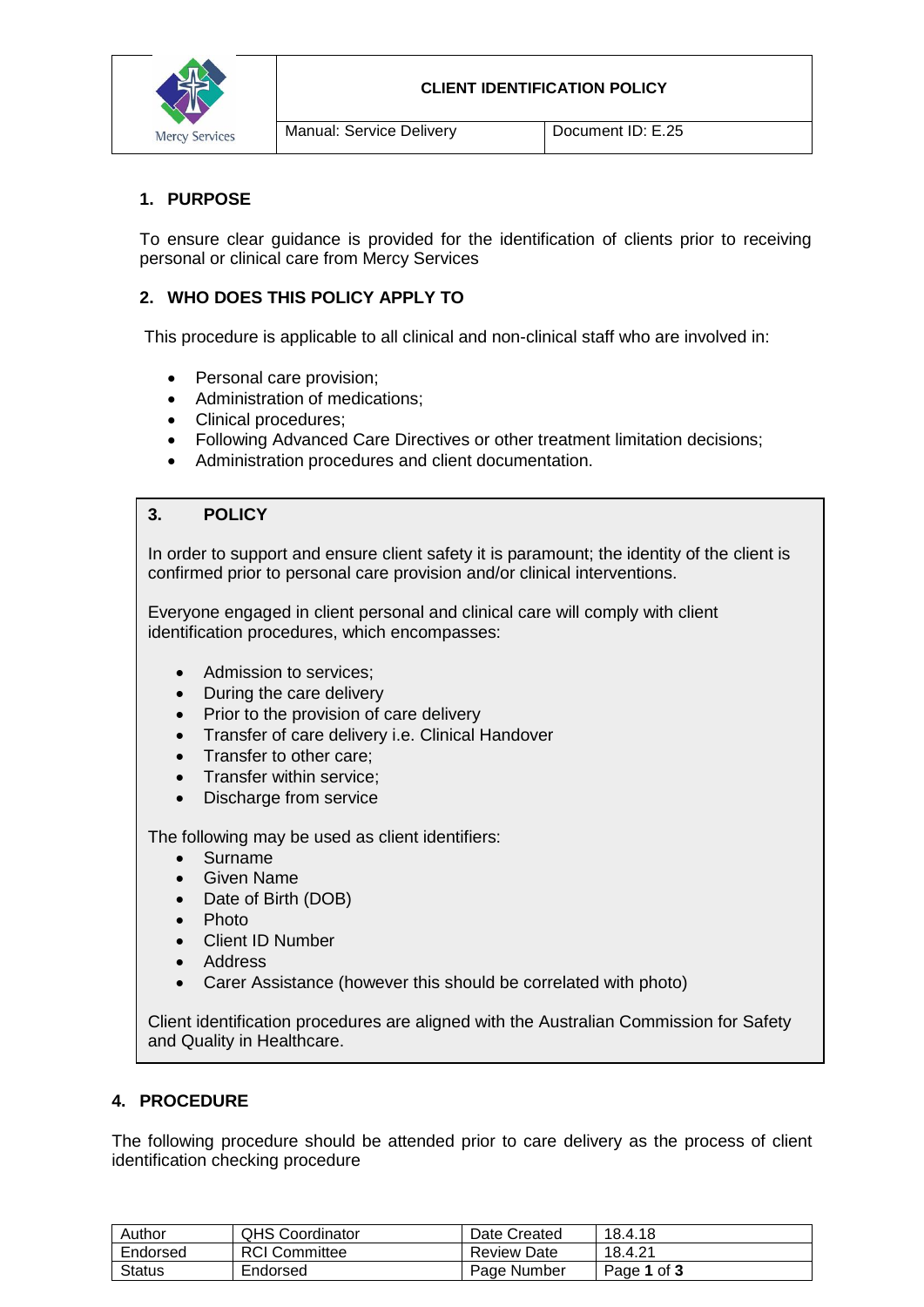

- a) Identification of the client is to be confirmed with the client and/or client representative using at least *three client identifiers* (surname/first name, and DOB or photo).
- b) If the client is incapable of responding (e.g. dementia, confusion) a carer or relative should be asked if available. And verified using client photo.
- c) Photo may be utilised as an identifier. If Client photo is required for identification purposes, photos are to be kept on client file and hard copy file notes.
- d) Staff should always ask the client to state their first name, surname and date of birth. Staff should NOT state the client's name or DOB then ask the client/authorised representative if this information is correct.
- e) During the identification process, staff may also use the Client ID number to confirm client identification by comparing the Client ID number with the client clinical notes.
- f) In all cases ensure the clients privacy and dignity is maintained throughout the care procedure.
- g) If the client is well known to the clinician, a preamble should be given to alert them that this is the required procedure and does not mean staff cannot recall who the client is.
- **4.2** Client photos are to be kept on the client profile page and soft copy file to assist in both identification and emergency situations.

The following guidelines are to be followed whilst taking photo to maximise picture quality are:

- a) Be a close up of the head and top of the shoulders
- b) Be taken with the shoulders and face square onto the camera (not tilted or on the side) and subject looking straight at camera
- c) Be taken in good light (i.e. no shadows), focused and clear.
- d) Show eyes open and visible (no flash reflection if wearing glasses and no tinted glasses) without hair obscuring face
- e) Must not be taken with a head covering except for religious reasons however, the face must be shown from bottom of chin to top of forehead with both edges of face clearly shown.
- f) Must ensure the dignity of the client is respected at all times.
- g) Photos should be updated every 12 months or anytime if there is a dramatic change in presentation.
- **4.3** Any incident where the misidentification of a client has occurred should be reported immediately to the Head of Department and an incident notification attended as per the G.17 Incident Investigation Policy.

This policy will be reviewed in three years. Other reviews will be undertaken when there are substantive changes to legislation, practice or relating to an incident investigation.

#### **5. EXPECTED OUTCOME**

a) All clients are identified and receive the right care.

| Author        | <b>QHS Coordinator</b> | Date Created       | 18.4.18     |
|---------------|------------------------|--------------------|-------------|
| Endorsed      | <b>RCI Committee</b>   | <b>Review Date</b> | 18.4.21     |
| <b>Status</b> | Endorsed               | Page Number        | Page 2 of 3 |